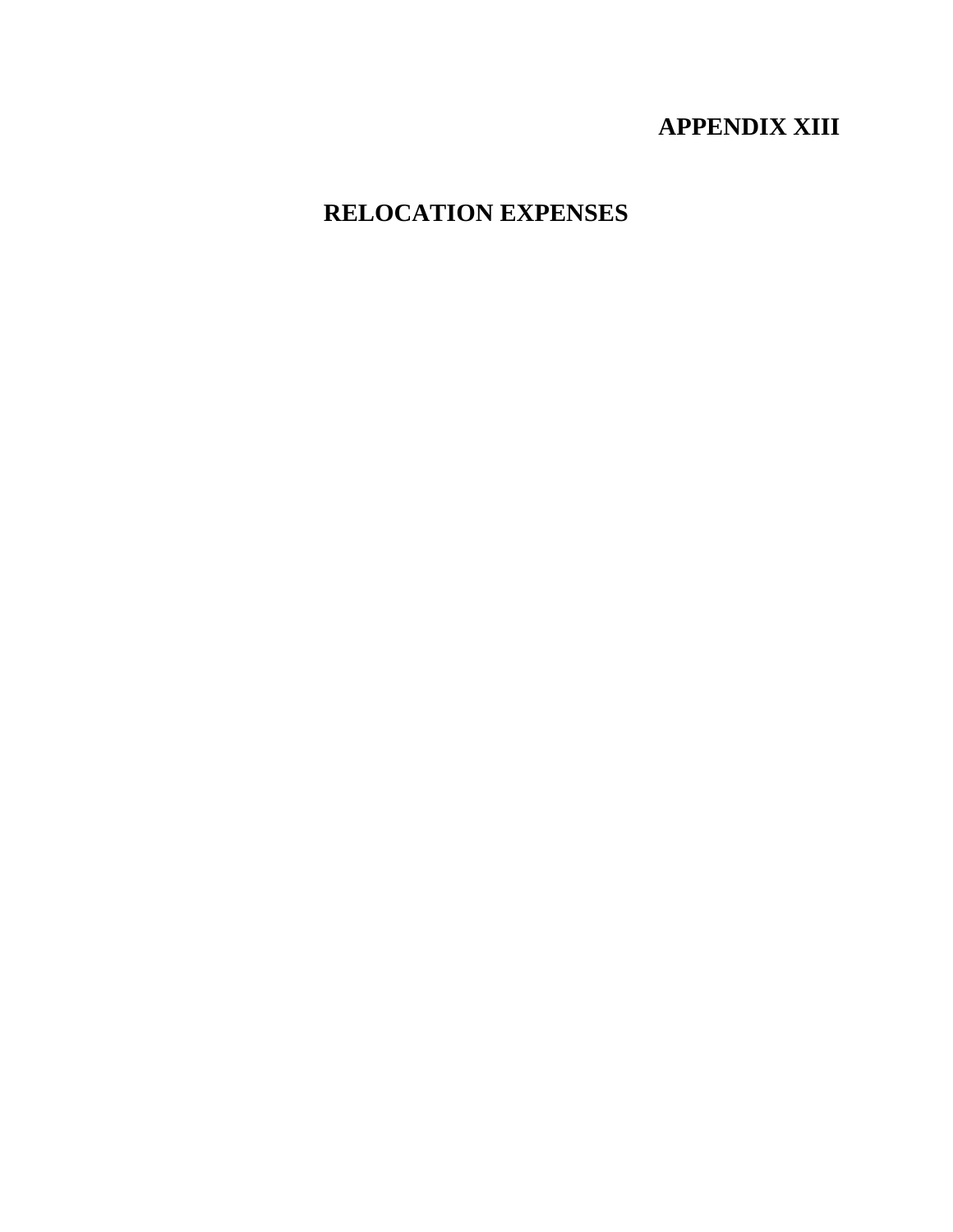# **MOREHOUSE SCHOOL OF MEDICINE**

# **ACADEMIC AFFAIRS POLICY**

## **RELOCATION EXPENSES**

### **PURPOSE:**

To enhance recruitment of exceptional candidates for full time faculty positions, department chairs may negotiate to help defray their relocation expenses.

### **SCOPE:**

The dean and senior vice president for academic affairs is responsible for ensuring compliance with this policy. This policy applies to academic department chairs and faculty.

## **POLICY:**

MSM will reimburse relocation expenses for full-time faculty only. Such persons must remain in the employ of the medical school for the duration of their initial faculty appointment (one to five years) to justify the expense being made on their behalf. Should the employee resign prior to the completion of the year, reimbursement of relocation expenses will be required and paid prior to distribution of the final paycheck.

#### **PROCEDURES:**

#### 1. **Eligibility:**

Reimbursements of relocation expenses for full time faculty require the prior approval of the dean.

#### 2. **Types of Expenses Covered:**

- A. Cost of a moving company (with lowest bid as described below)
- B. Coach airfares for the employee and the dependent members of the family from the previous location to the Atlanta area (MSM) by the most direct route.
- C. Allowable travel expenses for meals, lodging, and mileage directly to the Atlanta area (MSM) in accordance with MSM policy for travel.
- D. Other items allowable under the **IRS Code**, except reimbursement for the sale of home [including commission paid and losses incurred in the sale].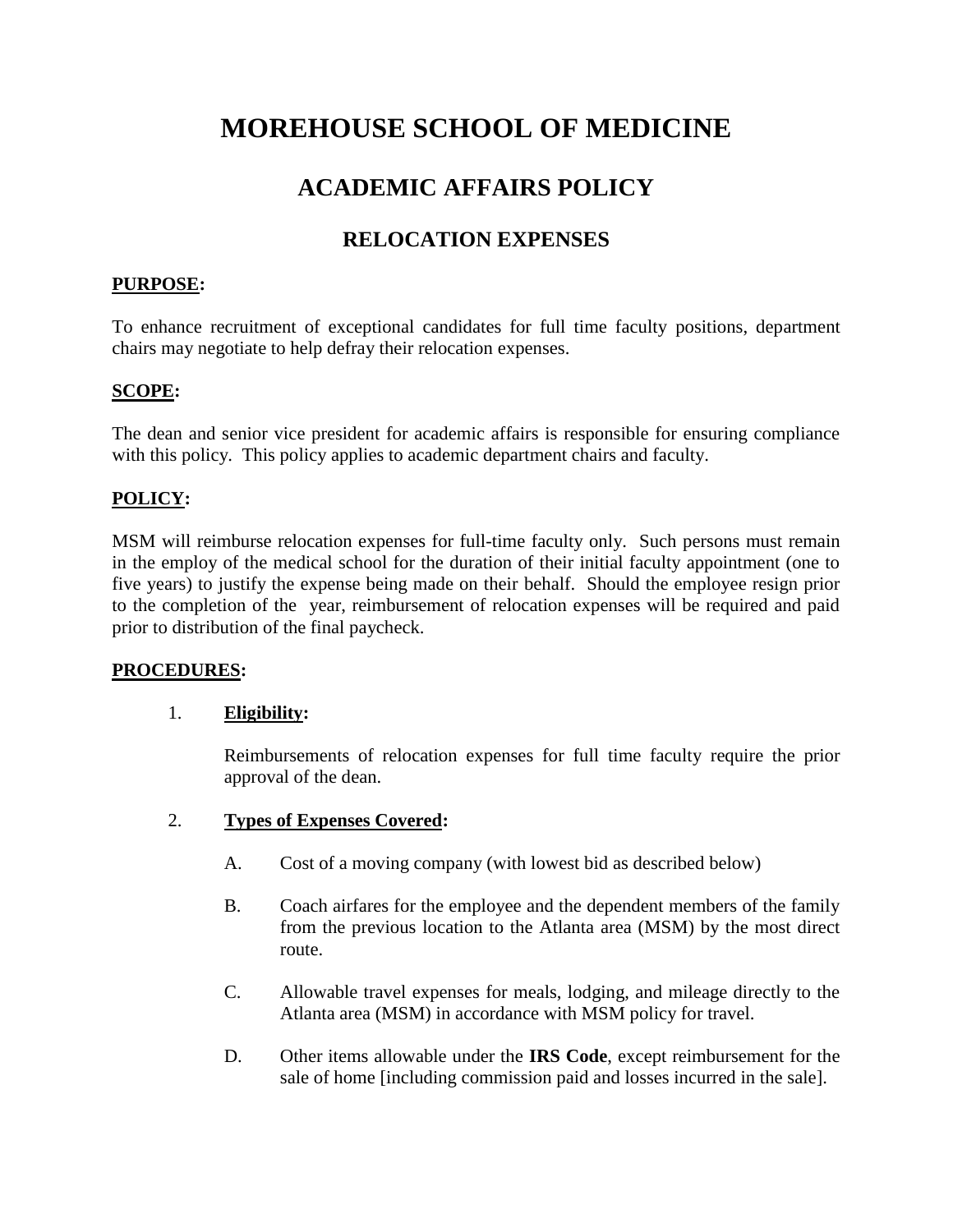## 3. **Procedures for Reimbursement by MSM:**

- A. The employee will obtain and submit estimates from three certified moving companies and select the lowest bid offered. If the relocation includes research or laboratory equipment, the estimates must distinguish between personal and professional property. If extenuating circumstances prevents acceptance of the lowest bid [as to quality or other issues], contact the director of MSM's purchasing department for guidance.
- B. The employee will submit to the department chair **original receipts** for all appropriate expenses.
- C. The department will submit the receipts attached to a requisition to the dean's office for approval, after which it will be forwarded to the MSM accounts payable office for reimbursement. If the position is funded from a grant, relocation expenses should be written into the grant to the extent allowable. All reimbursable expenses should be charged to the relocation object code (655230).
- D. If another agency or employer is responsible for such moving expenses, the employee may request reimbursement for the difference between actual cost and amount covered by alternative sources.

## 4. **Reimbursement of Expenses:**

A. The dean's office has developed a scale to help defray relocation costs. The scale is neither developed nor intended to support the total costs of relocation. MSM allows reimbursement of receipt supported relocation expenses up to the limits stated below:

| Instructor                 | \$2,000 |
|----------------------------|---------|
| <b>Assistant Professor</b> | \$2,500 |
| <b>Associate Professor</b> | \$3,500 |
| Professor                  | \$6,000 |
| Chair                      | \$7,000 |

- B. The school will make reimbursement greater than the limits stated below only under exceptional circumstances. These circumstances (i.e., relocation of special equipment) must clearly be shown to benefit the objectives of the school and department. Such instances require the use of non institutional department funds and the advance approval of the senior vice president for academic affairs (the dean).
- C. PHS policy states that when relocation costs have been charged to a grant in connection with the recruitment of a new employee and the employee resigns for personal reasons within twelve (12) months after hire, the